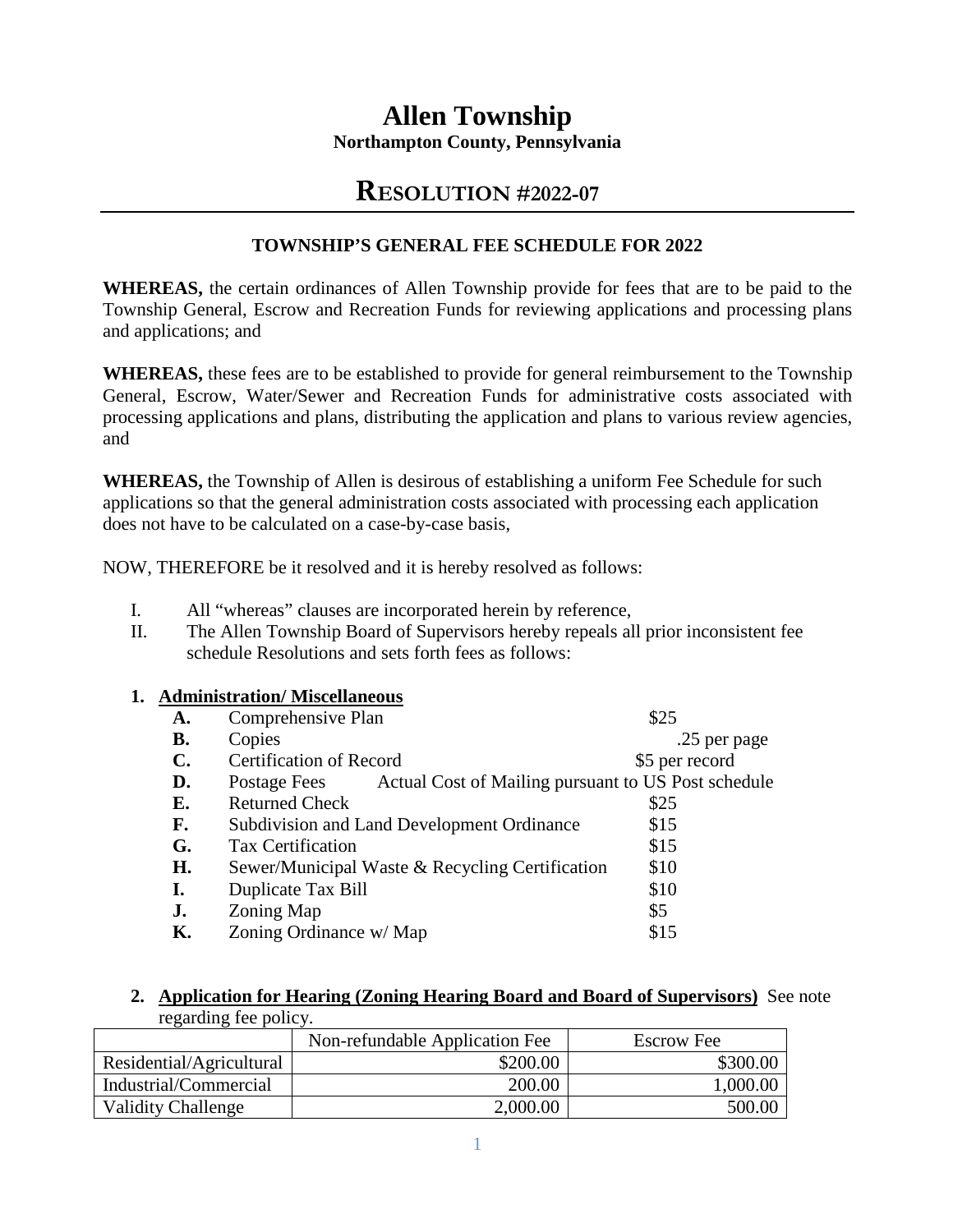| Conditional Use           | 1,500.00 | 500.00 |
|---------------------------|----------|--------|
| <b>Curative Amendment</b> | 2,000.00 | 500.00 |
| Petition for              | 1,500.00 | 500.00 |
| Rezoning/Amendment        |          |        |
| Miscellaneous             | 100.00   | 500.00 |

**3. Erosion and Sedimentation Control/Stormwater Management Ordinance, Grading Plan, or Residential Site Plan (any residential structure over s.f.)** \$50.00 nonrefundable application/\$500.00 escrow

**4. Highway Occupancy, Road Encroachment and Driveway Permits**: These fees are applied to the administrative costs incurred in reviewing the application and plan(s) and issuing and processing the permit, including the preliminary review of the site location identified in the application, whether or not a permit is issued and processed. All Fees are per unit.

| 1) Application Fees                                            |
|----------------------------------------------------------------|
|                                                                |
| b) Driveways                                                   |
| $(i)$ minimum use (e.g., single-family dwellings, apartments   |
|                                                                |
| (ii) low volume (e.g., office buildings, car washes)\$150.00   |
| (iii) medium volume (e.g., motels, fast food restaurants,      |
|                                                                |
| (iv) high volume (e.g., large shopping centers, multi-building |
|                                                                |
|                                                                |
| 2) Supplement Fee (each six-month time extension)              |
|                                                                |
| <b>4) Exemptions</b> (see below for list of exemptions)        |
| 5) PennDOT Highway Occupancy Permit (HOP)                      |

### **6) General Permit Inspection Fees for Highway Occupancy, Road Encroachment and**

**Driveway Permits**: These fees are applied to the costs incurred in the preliminary review of the location covered by the permit, and/or spot inspection of the permitted work, and/or subsequent inspection after the permitted work has been completed to ensure compliance with Township specifications and permit provisions.

#### **a) Driveways**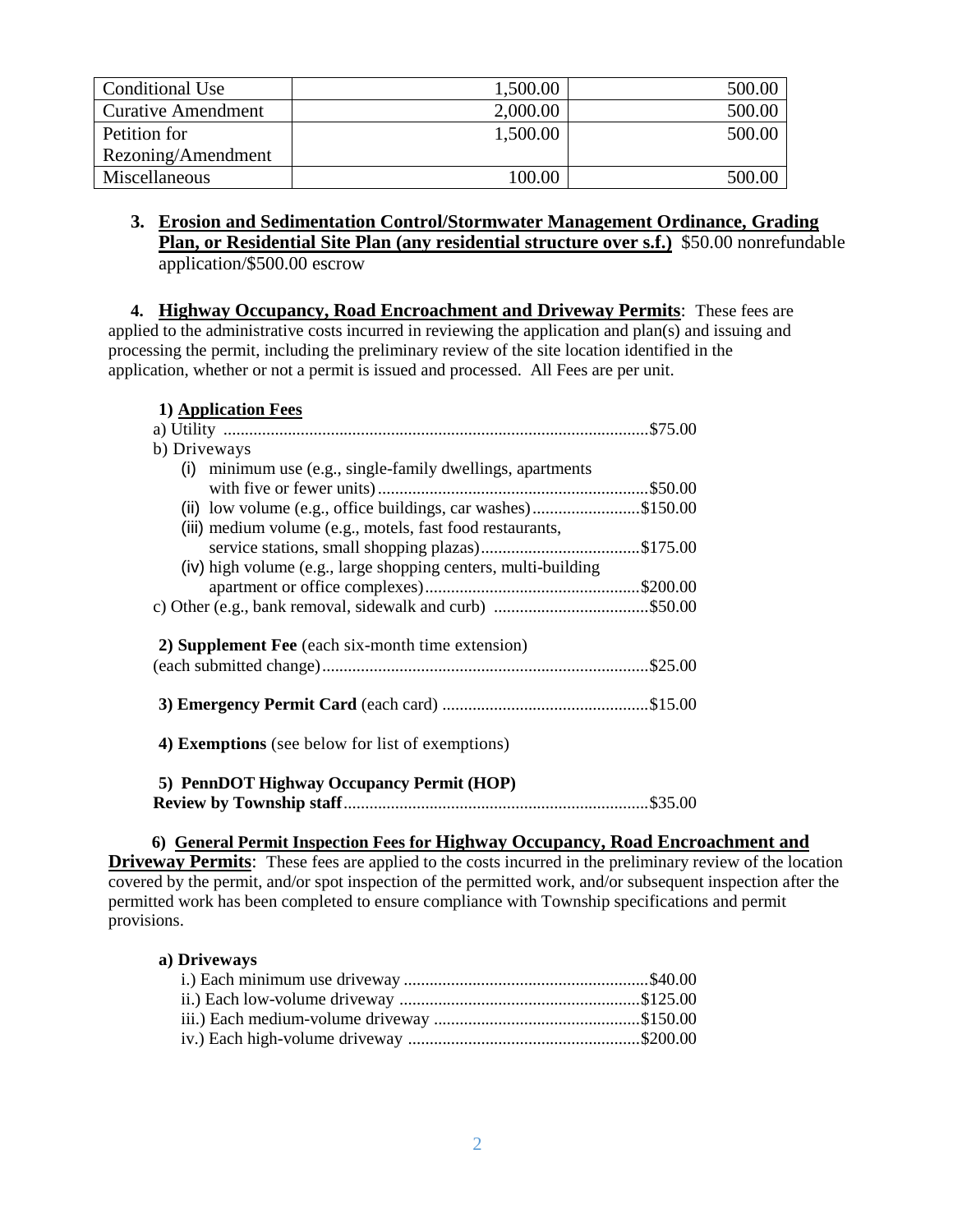**b) Surface Openings** (These fees are calculated on the total linear feet of the opening being permitted within different areas of the right-of-way.)

i.) Total linear feet of opening each (100 foot increment or fraction thereof):

- 1. Opening in pavement.............................................................. \$80.00
- 2. Opening in shoulder .............................................................. \$40.00
- 3. Opening outside pavement and shoulder ................................ \$20.00
- ii.) If a longitudinal opening simultaneously occupies two or more highway

areas identified in subparagraph (a), only the higher fee will be charged. Linear distances shall be measured to the nearest foot.

**c) Surface Openings of Less Than 36 Square Feet (**e.g., service connections performed

independently of underground facility installation, pipe line repairs) (each opening)

| (iii) Opening outside pavement and shoulder \$20.00             |  |
|-----------------------------------------------------------------|--|
| If an opening simultaneously occupies two or more highway areas |  |

identified in subparagraphs (i)-(iii), only the higher fee will be charged.

**d) Above-Ground Facilities** (e.g., poles, guys, and/or anchors if installed independently of poles)

| i.) Up to 10 physically connected above-ground facilities (each    |
|--------------------------------------------------------------------|
|                                                                    |
| ii.) Additional above-ground physically connected facilities (each |
|                                                                    |

**e) Crossings** (e.g., "overhead" tipples, conveyors or pedestrian walkways and "undergrade" subways or mines) ................................... \$160.00

| f) Seismograph – Vibroseis Method (e.g., prospecting for oil, gas) |  |  |
|--------------------------------------------------------------------|--|--|
|                                                                    |  |  |
|                                                                    |  |  |
|                                                                    |  |  |

**g) Non-Emergency Test Holes In Pavement or Shoulder**  (each hole) ......................................................................................... \$15.00

**h) Other** (e.g., bank removal, sidewalk and curb) ................................. \$40.00

#### **EXEMPTIONS: (Pertaining to the Highway Occupancy, Road Encroachment and Driveway Permits Schedule Only)**

Permit issuance fees and general permit inspection fees are not payable by any of the following:

1) The Commonwealth.

2) Political subdivisions of the Commonwealth, except when placing a facility longitudinally within more than 100 total linear feet of pavement. In that case, the application and inspection fees for pavement openings will be charged.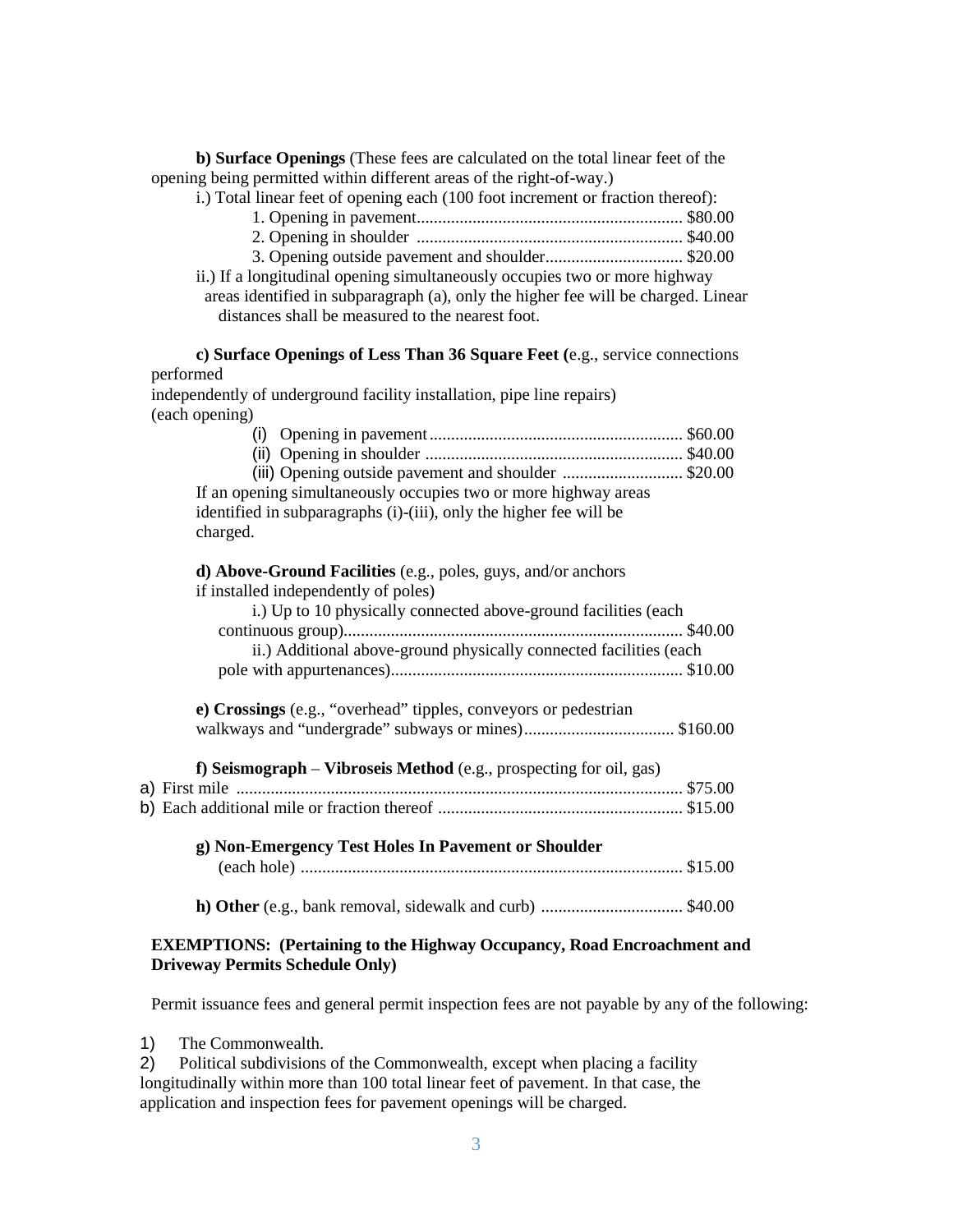3) Governmental authorities organized under the laws of the commonwealth.

4) The federal government.

5) Charitable organizations that are in compliance with Act No. 337, approved August 9, 1963, P.L. 628, as amended (churches, hospitals, schools, charitable institutions, veterans' organizations, non-profit organizations)

6) Utility facility owners for:

a) The installation of street lights at the request of the Township or the political subdivision.

b) The replacement or renewal of their facilities prior to a township resurfacing project after notice from the township.

c) The removal of poles and attached appurtenances.

d) Facilities moved at the request of the Township or the political subdivision.

e) The reconstruction or maintenance of their facilities that occupy the right-of-way under private status.

### **ADDITIONAL INSPECTION FEES Associated with Highway Occupancy, Road Encroachment and Driveway Permits**

If the township determines that the permitted work is of sufficient magnitude or importance to warrant assignment of one or more persons to inspect the permitted work on a more than spot inspection basis, the permit will so indicate and the permittee shall be charged for additional salary, overhead and expenses incurred by each assigned inspector and the township at a rate not to exceed \$50.00 per hour.

|    | 5. Junkyard License                                                                                                                                     |          | \$300.00                              |
|----|---------------------------------------------------------------------------------------------------------------------------------------------------------|----------|---------------------------------------|
| 6. | <b>Liquor License Transfer Fee</b>                                                                                                                      |          | \$500.00 (plus<br>hearing costs)      |
| 7. | <b>Municipal Waste and Recycling Annual Invoice</b>                                                                                                     |          |                                       |
|    | On or Before March 31, 2022                                                                                                                             | \$270.00 |                                       |
|    | Between April 1, 2021 and April 29, 2022                                                                                                                |          | \$280.00                              |
|    | After April 29, 2022                                                                                                                                    |          | \$300.00                              |
|    | ** \$10 senior citizen discount available if paid by April 1, 2022                                                                                      |          |                                       |
| 8. | <b>Occupancy/Moving Permit</b>                                                                                                                          |          | \$10.00                               |
|    |                                                                                                                                                         |          |                                       |
| 9. | <b>Recreation Facility Rental</b>                                                                                                                       |          | See Policy/Lease Information          |
|    |                                                                                                                                                         |          |                                       |
|    | 10. Recreation Fees in Lieu of Land Dedication<br><b>Residential Lots</b><br>$A_{\cdot}$                                                                |          |                                       |
|    | $\mathcal{C}$ .<br>Commercial/Industrial Lots                                                                                                           |          | $$1,400$ per lot<br>\$280.00 per acre |
|    |                                                                                                                                                         |          |                                       |
|    | 11. On-lot sewage disposal systems<br>A.                                                                                                                |          |                                       |
|    | Site Evaluations & Percolation Testing (New Systems & Major Repairs):<br>Residential Systems (includes soil probes and one (1) 6-hole percolation test) |          |                                       |
|    | Non-residential / Community Systems:                                                                                                                    |          | \$ 650.00 per Lot                     |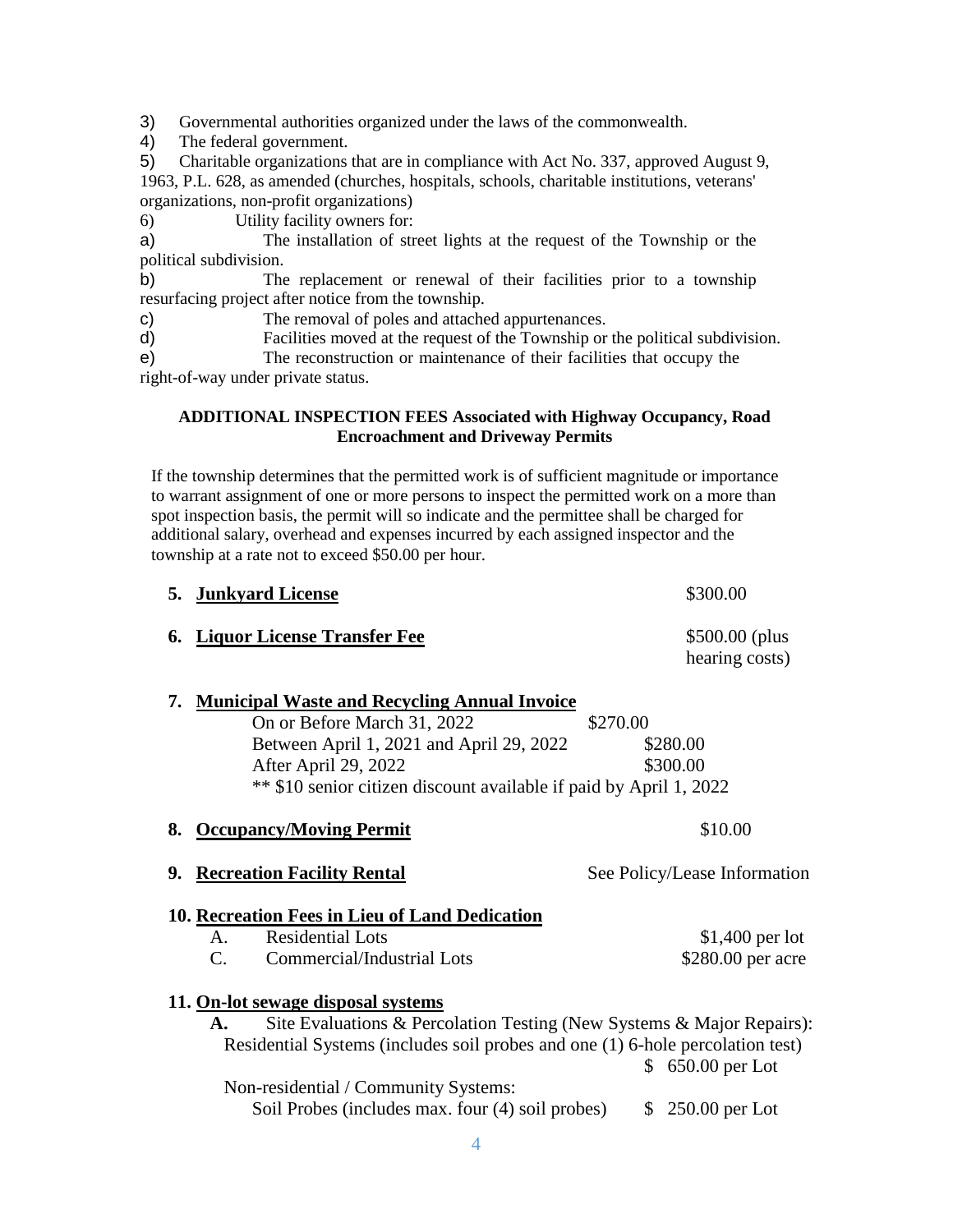| Percolation Test (6-hole test)                                                                                                                                                                                                                                                                   |  | $$400.00$ per Lot |  |
|--------------------------------------------------------------------------------------------------------------------------------------------------------------------------------------------------------------------------------------------------------------------------------------------------|--|-------------------|--|
| Percolation Test (each additional 6-holes)                                                                                                                                                                                                                                                       |  | \$ 100.00         |  |
| Percolation Test (two (2) 6-hole tests simultaneously)                                                                                                                                                                                                                                           |  | \$500.00          |  |
| Verification of Prior Testing                                                                                                                                                                                                                                                                    |  | $$150.00$ per     |  |
| Lot                                                                                                                                                                                                                                                                                              |  |                   |  |
| $\mathbf{M}$ and $\mathbf{M}$ are $\mathbf{M}$ and $\mathbf{M}$ and $\mathbf{M}$ and $\mathbf{M}$ and $\mathbf{M}$ and $\mathbf{M}$ and $\mathbf{M}$ and $\mathbf{M}$ and $\mathbf{M}$ and $\mathbf{M}$ and $\mathbf{M}$ and $\mathbf{M}$ and $\mathbf{M}$ and $\mathbf{M}$ and $\mathbf{M}$ and |  |                   |  |

Notes: All applications for new testing include a one-time \$75.00 Administrative Fee (non-refundable). Fees must be submitted before the Township releases the site suitability report and test results.

**B.** Permit Application Fees (Repairs, Redesigns, Renewals & Transfers): Applications for Minor Repairs or Redesigns (each occurrence) \$100.00 Applications for Major Repairs or Redesigns (each occurrence) \$250.00 Applications for Permit Renewals or Transfers (each occurrence)\$150.00

Note: Relocations are considered new testing and will require new site evaluation and new application fees.

**C.** Inspections

| Residential Installations (Pressurized Systems) \$450.00 per Lot        |                  |               |
|-------------------------------------------------------------------------|------------------|---------------|
| <b>Residential Installations (Gravity Systems)</b>                      | \$350.00 per Lot |               |
| Non-residential/Community Installations \$50.00 plus \$100.00 per Insp. |                  |               |
| Callback/Re-inspection fee (per occurrence)                             |                  | \$100.00      |
| Consultation/Inspection for Certificates of Occupancy                   |                  | $$150.00$ per |
| Lot                                                                     |                  |               |

**D.** Subdivision Fees (In Addition To Site Evaluation & Percolation Testing) Fees for planning exemptions, plan reviews (Component 1, 2, 3, and 4a), and non-building waivers will be performed on an hourly basis, with all applications to include a \$50.00 Administrative Fee (non-refundable).

| E. | SEO Services (hourly rate) | $77.00$ per hour |
|----|----------------------------|------------------|
|----|----------------------------|------------------|

### **12. Public Sanitary Sewer**

- A. Plumber's Certification (Annual fee)  $$50.00$
- **B.** Building Sewer Lateral Inspection  $$100.00$
- **C.** Sewer Rentals metered water supply by NBMA 115% of quarterly metered water charge
- **D.** Sewer Rental metered water supply by City of Bethlehem 133.3% of quarterly metered water charge
- **E.** Sewer cost reimbursement charges from Catasauqua Borough/Hanover Township, Lehigh County Actual Costs plus 5% administration fee
- **13. Solicitation (per canvasser)** \$20.00 per week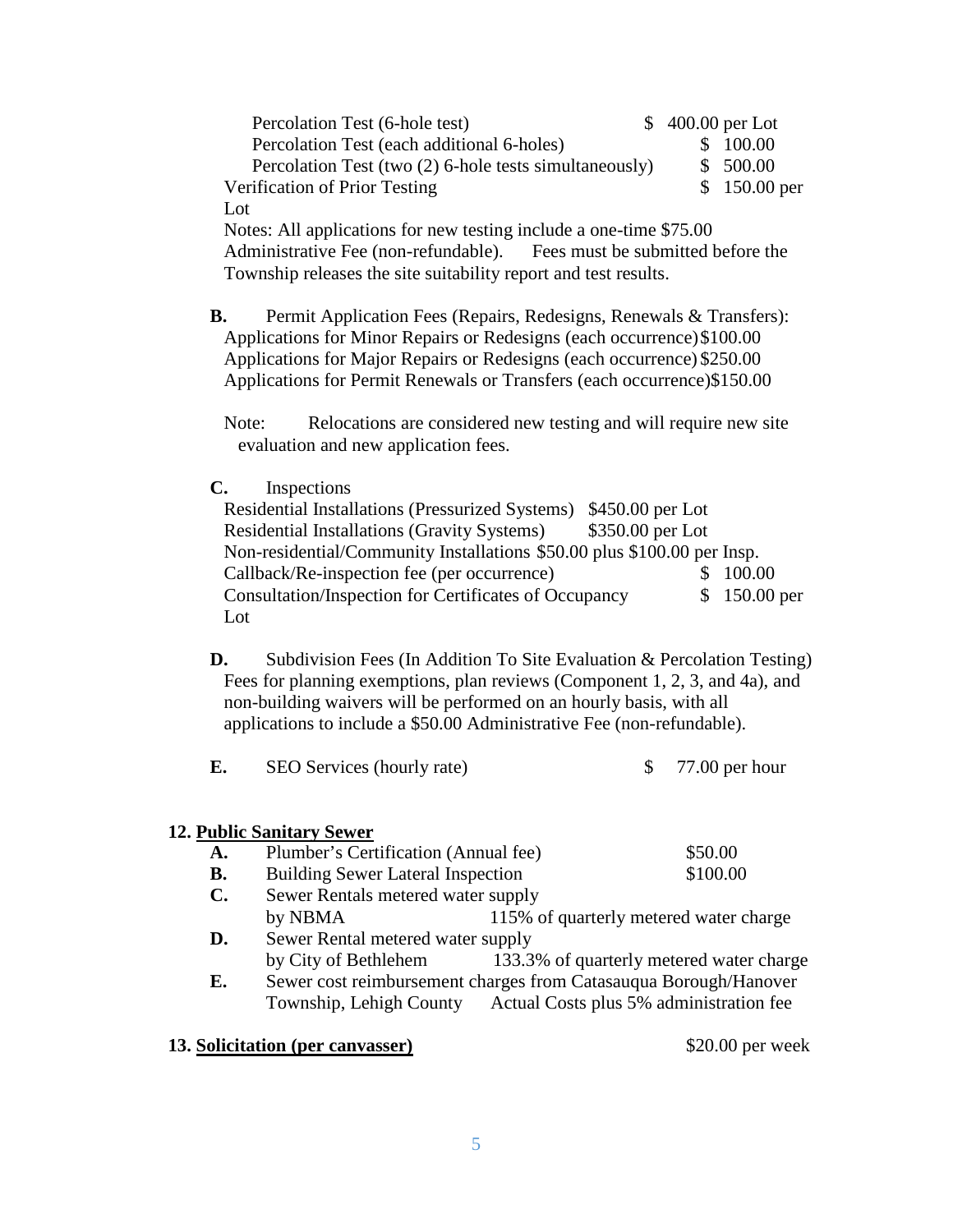14. **Subdivision/Land Development**. See note regarding fee policy.

|                                                        | Non-refundable Application<br>Fee | <b>Escrow Fee</b>                                                                                                                                                                                     |
|--------------------------------------------------------|-----------------------------------|-------------------------------------------------------------------------------------------------------------------------------------------------------------------------------------------------------|
| Residential/Agricultural<br><b>Sketch Plan</b>         | \$100.00                          | \$1,000.00                                                                                                                                                                                            |
| Industrial/Commercial<br><b>Sketch Plan</b>            | 200.00                            | 3,000.00                                                                                                                                                                                              |
| <b>Commercial Land</b><br>Development Plan             | 200.00                            | 10,000.00                                                                                                                                                                                             |
| <b>Industrial Land</b><br>Development Plan             | 300.00                            | 15,000.00                                                                                                                                                                                             |
| Lot Line Adjustments<br>& Miscellaneous<br>Submissions | 100.00                            | 2,000.00                                                                                                                                                                                              |
| Subdivisions                                           | 200.00                            | # of Lots $=$ calculated fee<br>$2-8 = $1,000.00$ per lot<br>$9 - 19 = $8,000.00$ plus<br>\$500.00 per lot<br>$20 - 29 = $10,000$ plus<br>\$500.00 per lot<br>$30 + 512,000$ plus<br>\$500.00 per lot |

# **15. Water Lateral Inspection (connection to public system)** \$100.00

# **16. Zoning Permit Application Review and Permit**

|           | Residential                                                      |          |  |  |  |
|-----------|------------------------------------------------------------------|----------|--|--|--|
|           | New Residential<br>1.                                            | \$400.00 |  |  |  |
|           | ii.<br><b>Residential Additions</b>                              | 300.00   |  |  |  |
|           | iii.<br><b>Accessory or Miscellaneous Uses</b>                   |          |  |  |  |
|           | Decks<br>1.                                                      | 100.00   |  |  |  |
|           | Sheds/accessory buildings $&$ structures<br>2.                   | 80.00    |  |  |  |
|           | (includes all solar panel installations)                         |          |  |  |  |
|           | 3. Fences and other miscellaneous structures                     |          |  |  |  |
|           | (includes unenclosed paver/concrete pad patios) 60.00            |          |  |  |  |
|           | 4. Swimming Pools                                                | 100.00   |  |  |  |
|           | 7. Demolition/Razing                                             | 75.00    |  |  |  |
|           | 8. Business Use Permit                                           | 75.00    |  |  |  |
|           | (including Home Occupation)                                      |          |  |  |  |
| <b>B.</b> | Agricultural                                                     | 200.00   |  |  |  |
| C.        | Commercial/Industrial with Change in Use                         | 700.00   |  |  |  |
|           | (new construction, additions, alterations, changes in occupancy) |          |  |  |  |